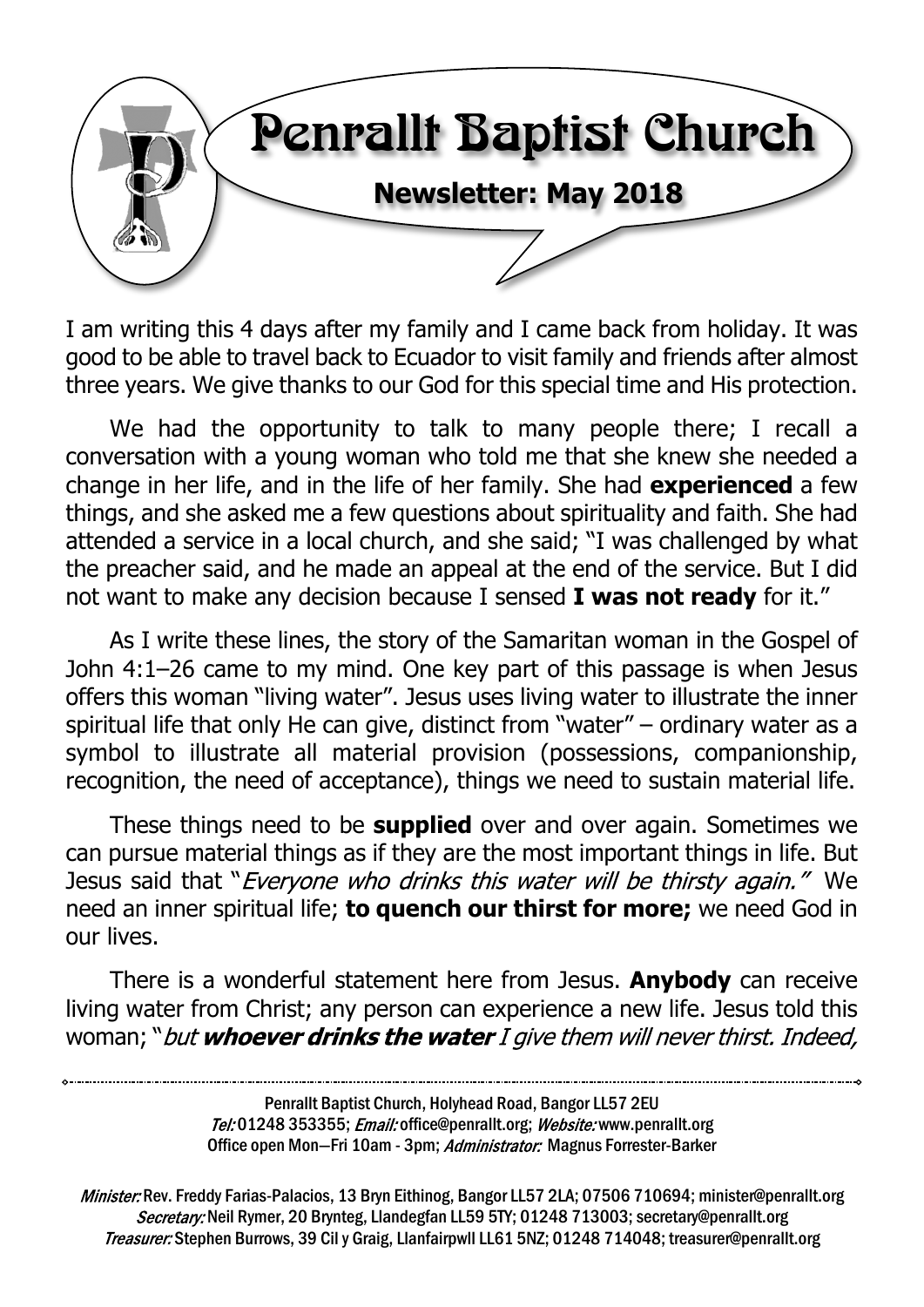the water I give them will become in them a spring of water welling up to eternal life."

It seems that this woman was not ready to receive living water as her life appears to be a bit messy. John 4:16–18 says:

'Jesus told her, "Go, call your husband and come back."

"I have no husband," she replied.

Jesus said to her, "You are right when you say you have no husband. The fact is, you have had five husbands, and the man you now have is not your husband. What you have just said is quite true." '

However, this woman is willing to accept the living water Jesus is offering to experience a new life.

John MacArthur in his commentary about this passage said "Jesus' conversation with this woman illustrates three truths about salvation." The first one is that salvation comes only to those who recognize "their desperate need for spiritual life they do not have". Living water will be received only by those who realize that they are spiritually thirsty. The second truth is that salvation comes only to those who "confess and repent of their sin and desire forgiveness". This woman had to acknowledge her sins. And, the third one is that salvation is available only to those who "embrace Jesus Christ as their Messiah and sin-bearer".

Whoever drinks the water Jesus gives, will never thirst. We will not find living water in another religion or in material things. The Samaritan woman comes as she is to receive Jesus' living water for she says to him; "Sir, give me this water so that I won't get thirsty and have to keep coming here to draw water." Having living water in our lives is having God's forgiveness, a spring of everlasting life.

Are we experiencing this "more abundant life" which never ends?

We are starting our *Experiencing God* course on Tuesday 22<sup>nd</sup> May at 7:30pm; it will take place on the fourth Tuesday of each month. My prayer is that this material will help us in our walk with God and I hope that it will have a lasting effect on our lives and the lives of our families.

Freddy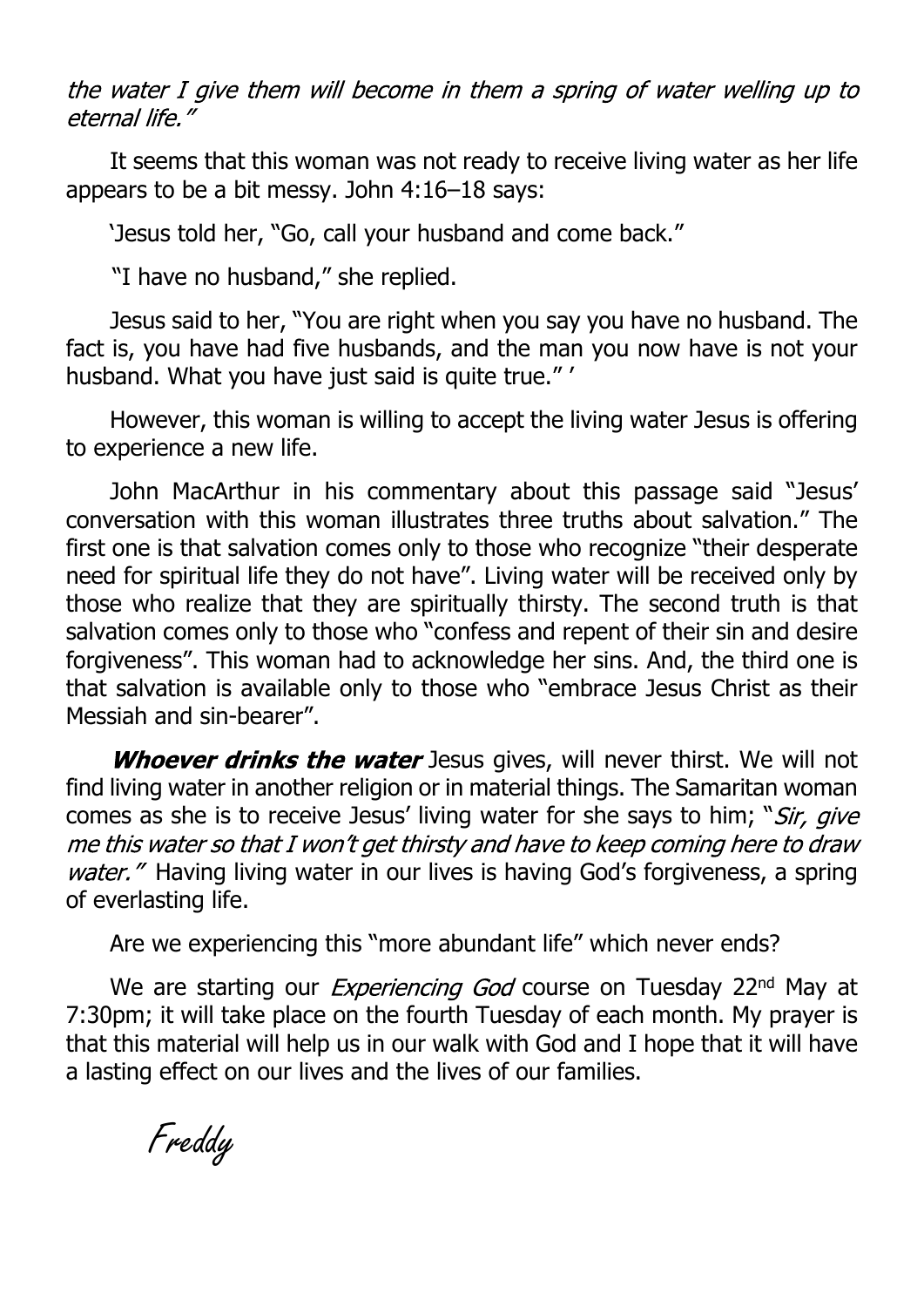# **Services This Month**

Our minister, Freddy Farias-Palacios, will be the speaker at all services except where otherwise noted below. Deb Stammers and Donald Poirot are church members; Deb is currently training to become a Baptist minister.

### **6th May**

| 10:30am                                                          | Lessons from the book of Jonah $#2$ :<br><b>A Second Chance</b><br>Sunday school theme: Up and Out (Acts 1)                                                 | Jonah 3:1–10               |  |  |  |
|------------------------------------------------------------------|-------------------------------------------------------------------------------------------------------------------------------------------------------------|----------------------------|--|--|--|
| 6:00 <sub>pm</sub>                                               | <b>Communion Service</b><br>Essentials to grow in the spiritual life $#6$ :<br><b>The Victorious Life</b>                                                   | Psalm 18:48-49             |  |  |  |
| 13 <sup>th</sup> May                                             |                                                                                                                                                             |                            |  |  |  |
| 10:30am                                                          | Speaker: Deb Stammers<br>Sunday school theme: Spirit-power (Acts 2)                                                                                         |                            |  |  |  |
| 6:00 <sub>pm</sub>                                               | Speaker: Donald Poirot                                                                                                                                      |                            |  |  |  |
|                                                                  | <b>He is Risen!</b>                                                                                                                                         | <i>Matthew 28:1-8</i>      |  |  |  |
| 20 <sup>th</sup> May (Pentecost Sunday)                          |                                                                                                                                                             |                            |  |  |  |
|                                                                  | 10:30am The Holy Spirit, the fire we need                                                                                                                   | Acts 2:1-4<br>Isaiah 4:2–4 |  |  |  |
|                                                                  | Sunday school theme: Beautiful miracle (Acts 3)                                                                                                             |                            |  |  |  |
| 6:00 <sub>pm</sub>                                               | Essentials to grow in the spiritual life $#7$ :<br><b>The All Knowing God</b>                                                                               | Psalm 139:4                |  |  |  |
| [NB Cytûn's Pentecost Praise service is not happening this year] |                                                                                                                                                             |                            |  |  |  |
| 27 <sup>th</sup> May                                             |                                                                                                                                                             |                            |  |  |  |
| $10:30$ am                                                       | <b>Communion Service</b><br>Lessons from the book of Jonah $#3$ :<br>When we don't understand events in our lives<br>Sunday school theme: God-talk (Acts 4) | Jonah 4:1–10               |  |  |  |
| 6:00 <sub>pm</sub>                                               | Essentials to grow in the spiritual life $#8$ :<br><b>God's promised blessing</b>                                                                           | Psalm 24:4-5               |  |  |  |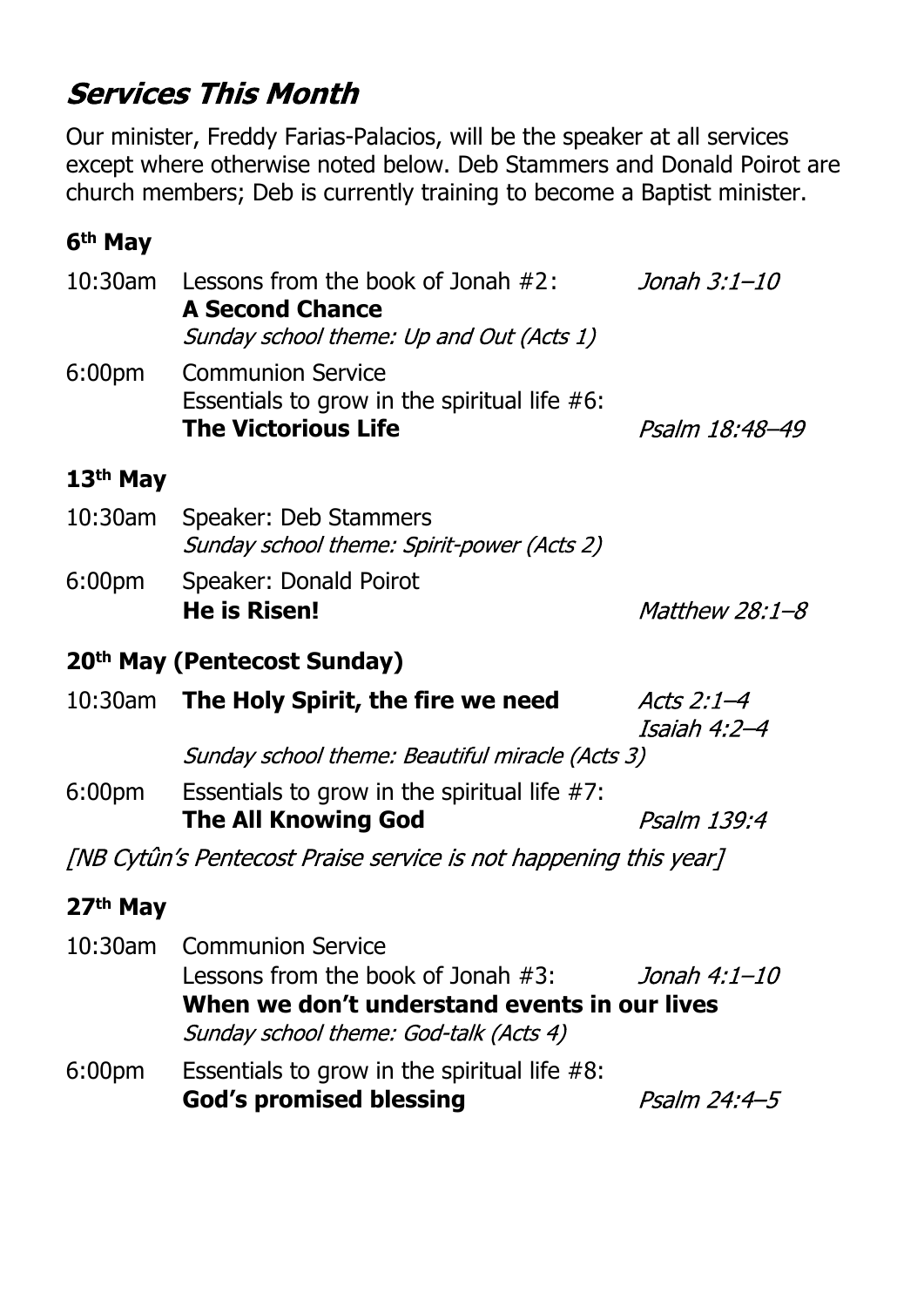## **Dates for Your Diary**

| <b>Saturdays</b>   | $8:30$ am          | Prayer meeting in the Twrgwyn Room.                                                |
|--------------------|--------------------|------------------------------------------------------------------------------------|
| <b>Wednesday 2</b> | 10:30am            | Men's prayer meeting followed by coffee.                                           |
| <b>Saturday 5</b>  | $9:30$ am          | Safeguarding training session.                                                     |
|                    | 7:30 <sub>pm</sub> | An evening with Paul Jones at Gloddaeth<br>United Church, Llandudno.               |
| <b>Sunday 6</b>    | 2:15 <sub>pm</sub> | Service at Plas Garnedd residential home in<br>Llanberis ( <i>NB start time</i> ). |
|                    |                    |                                                                                    |
| <b>Thursday 10</b> | 7:30pm             | Monthly prayer meeting in the chapel.                                              |
| <b>Saturday 12</b> | $9:15$ am          | Working party to tidy the church grounds.                                          |
|                    | 7:30 <sub>pm</sub> | Christian Aid quiz.                                                                |
| <b>Monday 21</b>   | 10:30am            | Church Walk at Pen-y-Pass.                                                         |
| <b>Tuesday 22</b>  | 7:30pm             | <b>Experiencing God course starts.</b>                                             |

Please see the Noticeboard section of this newsletter for more about many of these events.

### **News of People**

We congratulate Kim Jones and Tom Davies on their forthcoming wedding.

### **Children's Birthdays in May**

12th: Oisín Patton

### **Christian Aid Week**

In addition to the quiz on Saturday  $12<sup>th</sup>$  May, the following events will take place in Bangor for this year's Christian Aid Week  $(13<sup>th</sup> - 19<sup>th</sup>$  May):

| Daily                    |             | House to house collection.                              |
|--------------------------|-------------|---------------------------------------------------------|
| Monday 14th              | 1pm         | Opening service and frugal lunch at Berea<br>Newydd.    |
| Tuesday 15 <sup>th</sup> | $9am - 3pm$ | All-day breakfast at the Deiniol Centre.                |
| Friday 18th              |             | 10am - 12pm Coffee morning at the Quaker Meeting House. |
|                          | all day     | Collection in Bangor High Street.                       |

Please speak to Neil Rymer if you would like to volunteer to join Penrallt's team of collectors for the house and High Street collections. See this month's Focus (back page of this newsletter) for more about Christian Aid Week.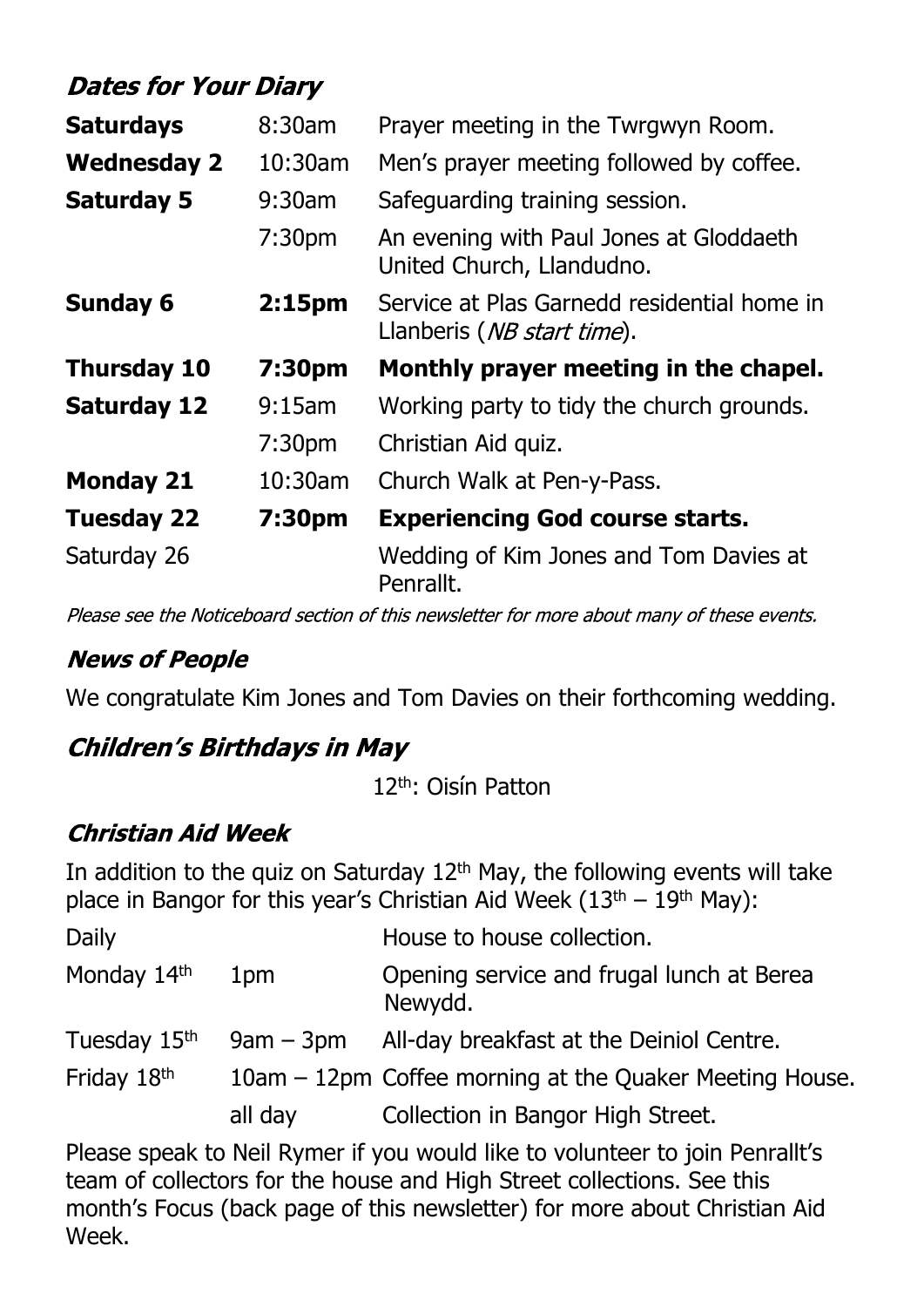### **Homegroups**

Many of our folk meet in small groups during the week for Bible study, prayer and fellowship. We encourage you to join one of these groups if you are able to. NB groups generally do not meet on the week of the monthly prayer meeting and may not meet all other weeks - please check with the named contact. All phone numbers below have the 01248 area code.

| <b>Day</b> | <b>Time</b>            | <b>Group Name</b>                    | <b>Contacts</b>                                     |
|------------|------------------------|--------------------------------------|-----------------------------------------------------|
| Mon        | 7:30 <sub>pm</sub>     | <b>Delta</b>                         | Lawrence Moss (713793)<br>Brian Wheatcroft (602516) |
| <b>Tue</b> | 7:30 <sub>pm</sub>     | Nilgiri                              | Joan Beer (353874)                                  |
| Tue        | 7:30 <sub>pm</sub>     | <b>Tyddyn Isaf</b><br>(Menai Bridge) | <b>Magnus Forrester-Barker</b><br>(717570)          |
| <b>Wed</b> | 2:00 <sub>pm</sub>     | Carers                               | Carol Morris (208407)                               |
| <b>Wed</b> | 7:30 <sub>pm</sub>     | <b>Nomads</b>                        | Pat & Roger Borlace (713146)                        |
| Thu        | 10:30am                | Llanfairpwll (am)                    | <b>Sue &amp; Lawrence Moss</b><br>(713793)          |
| <b>Thu</b> | 7:30 <sub>pm</sub>     | Llanfairpwll (pm)                    | Sue & Lawrence Moss<br>(713793)                     |
| <b>Thu</b> | 7:30pm                 | <b>Ogwen Valley</b>                  | Brian & Kate Wheatcroft<br>(602516)                 |
| <b>Fri</b> | $10:30$ am-<br>12:30pm | The Lydias                           | Freda Birchall (371316)<br>Lesley Jackson (680330)  |

### Noticeboard:

### **◊ An evening with Paul Jones**

We have received news of an "Evening with Paul Jones (Manfred Mann) and Fiona Hendley Jones" taking place on Saturday 5th May at 7:30pm. The venue is Gloddaeth United Church, Chapel Street, Llandudno LL30 2YF. The event is free and will have a strong evangelistic slant, so it's a great place to take your friends. For more information contact David Ainscough (07810 057001).

### Sunday 6th May **◊ Church Lunch**

We will, as usual, have a church lunch on the first Sunday of the month. Please bring enough buffet-style food for yourself and a few others.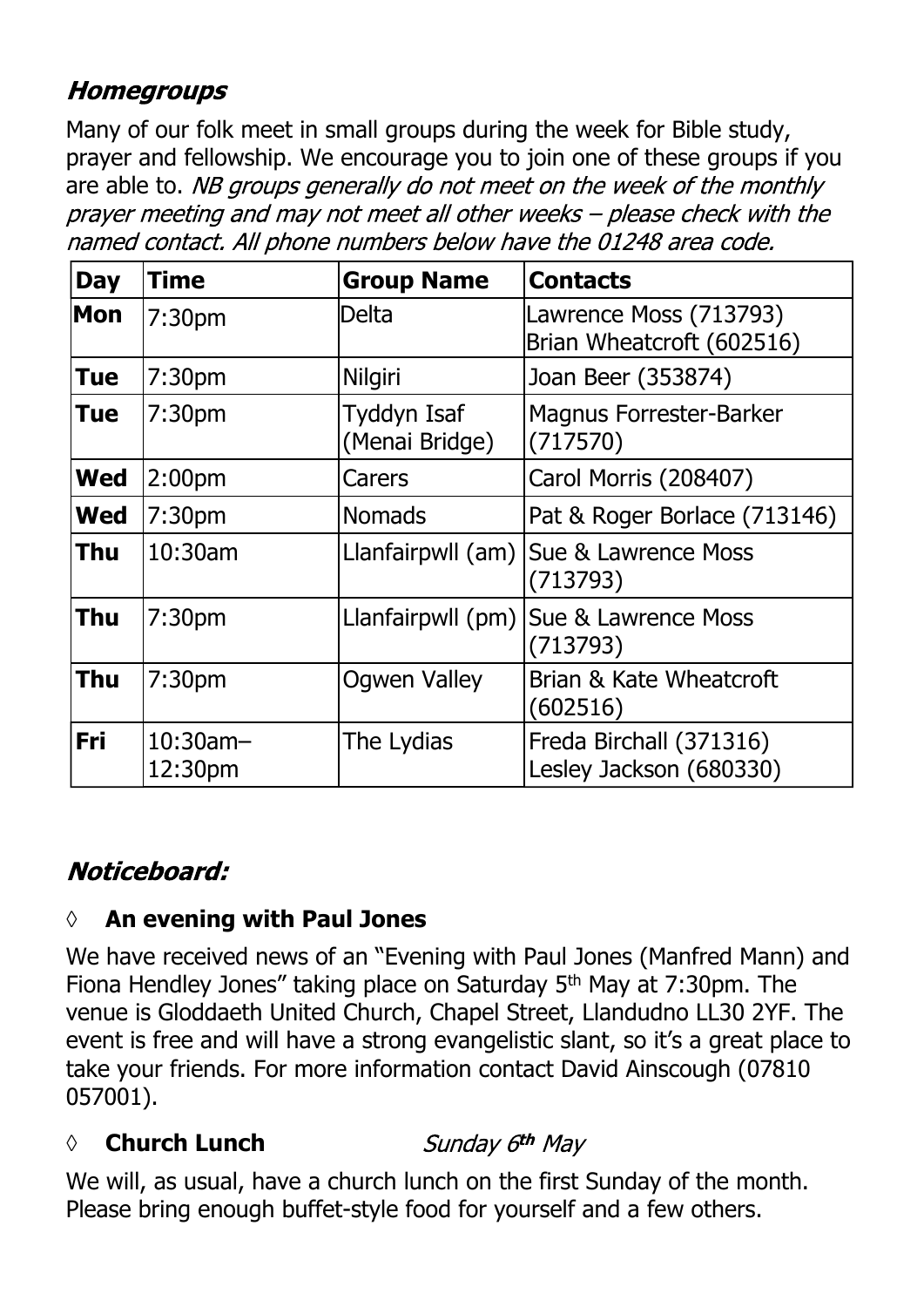### *◊* **Church Walk**

Monday 21st May 10:30am

This month's walk will be led by Roger and Eve Malone. We are walking the miners path from Pen-y-Pass to the base of Snowdon and back. We need to arrange to go in as few cars as possible, drivers drop passengers off at Peny-Pass car park, and continue on down the hill to the T junction at the bottom. Turn right and park up on the layby on the left. One car returns to the car park with the other drivers, and we split the cost of parking it. Meet at the layby for 10:30 am, depart at 10:45 am.

### *◊* **Experiencing God** Tuesday 22nd May 7:30pm

We are now starting the course that was postponed from last Autumn. It is designed to help us deepen our relationship with God. There will be monthly sessions in the chapel on the fourth Tuesday evening of the month (but we may be able to arrange a group on another night if you can't make Tuesdays). If you signed up to start the course in October, there is no need to reregister. Otherwise, please contact the church office if you wish to attend.

#### *◊* **Monthly Prayer Meeting** Thursday 10th May 7:30pm

Our monthly mid-week prayer meetings are for the whole congregation and all are warmly encouraged to attend. The meetings usually take place in the chapel, and last about an hour. The next few meetings after this one will be on Tuesday 12<sup>th</sup> June, Wednesday 11<sup>th</sup> July and Thursday 9<sup>th</sup> August.

### **◊ Pastoral Help**

If you have issues of concern about your own or someone else's welfare, please contact a member of the Pastoral Care team: Adrienne Ferrada; Gwen Hicks (353648); Geoff Moore (410582); Lawrence Moss (713793); Judy Stammers (364394); Helen Thomas (600174); Roshni Verghese (07967 320048).

### **◊ Pray for Penrallt Every Day**

We believe in prayer and encourage people to pray. You can send prayer request to our electronic diary via office@penrallt.org (there are also prayer cards in the church porch that you can fill in). Better still, you can receive the prayer diary straight to your inbox every Monday (or occasionally on Tuesdays) by emailing the office now and requesting to be put on the list. For more immediate and interactive sharing of prayers, search on Facebook for Penrallt Prayer Point and send a request to join our group.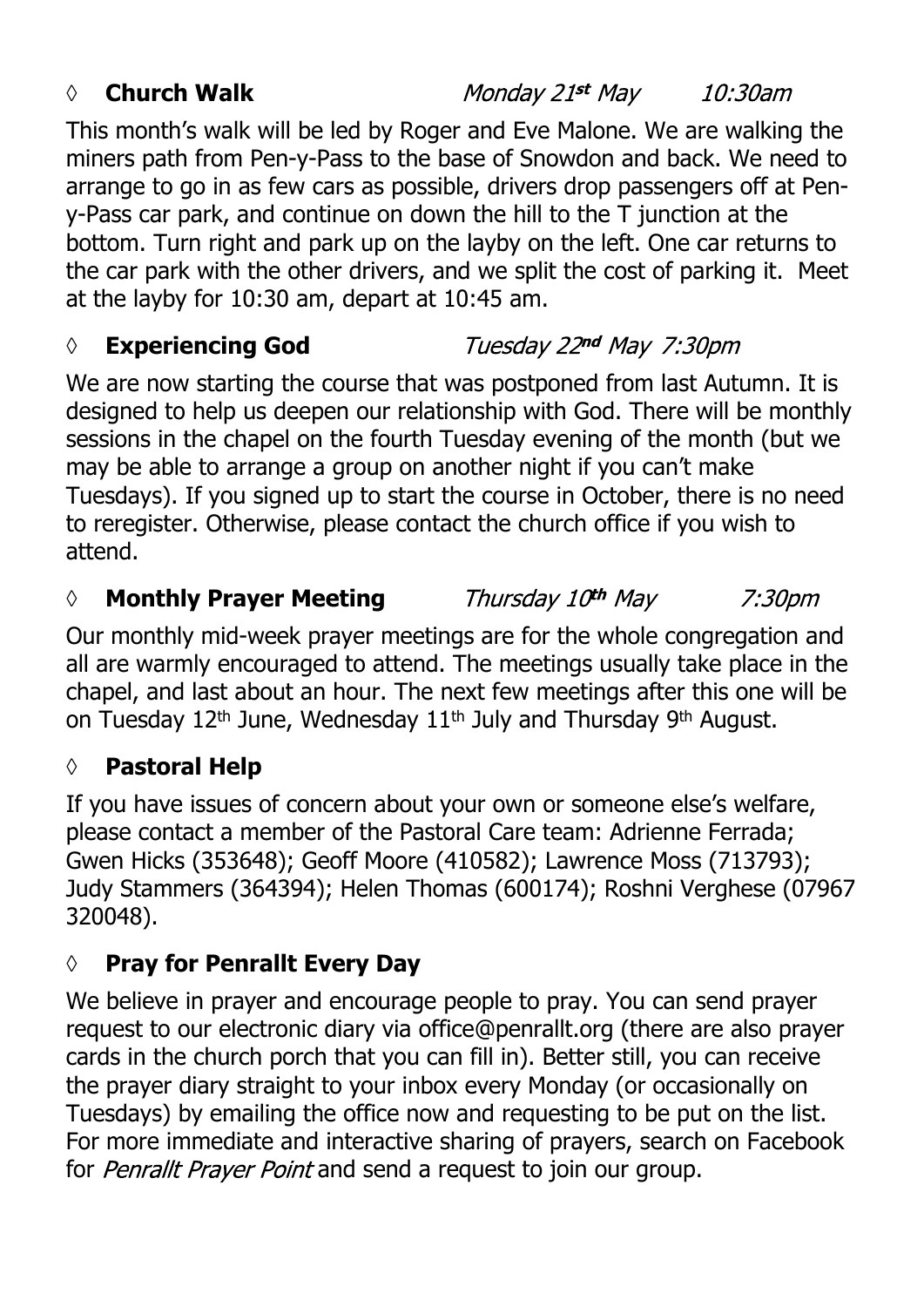### **◊ Rough Sleepers**

The church's policy is not to give money directly to the rough sleepers in Upper Bangor. You will find labelled envelopes in the porch for a gift that will buy meal vouchers which are distributed to the homeless by the Cathedral; this certainly would be a more meaningful form of help.

### **◊ Sunday Afternoon Services**

We usually visit residential homes in the area once a month on a Sunday afternoon, alternating between Haulfre (in Llangoed, near Beaumaris) and Plas Garnedd (in Llanberis), usually on the first Sunday. The services (now including those at Plas Garnedd) start at 2:15pm and last roughly half an hour. This month we will be going to **Plas Garnedd** on 6th May.

### **A Note From Eve Malone**

Eve writes: "I am so grateful to everyone who prayed for me during my recent cancer treatment, and to the Alaw Unit at Ysbyty Gwynedd and Glan Clwyd Hospital. Would you join me in fund raising for more equipment to help reduce waiting time at the units? My idea is for a CAKE & COFFEE EXTRAVAGANZA in the Canolfan on  $23<sup>rd</sup>$  June, 11am – 3pm. Stalls to include: Home Baked Cakes; Guess the weight of the Cake; 'Everyone gets a gift'; Face Painting; Name the Teddy.' Please phone me (on 07522 120000) or Sue Moss (on 07597 373005) if you would like to help or if you have any new or unwanted gifts you can offer for the stalls."